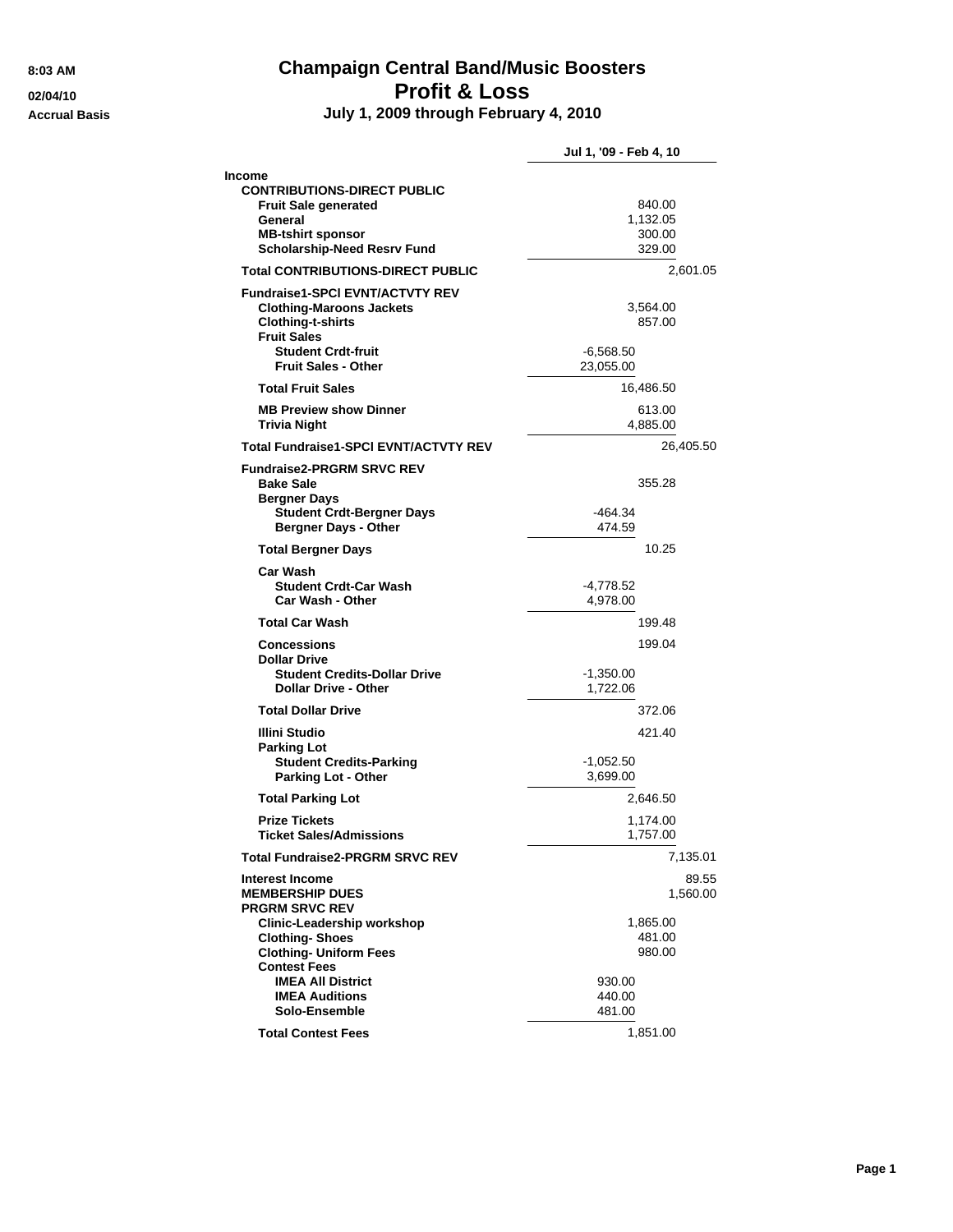## **8:03 AM Champaign Central Band/Music Boosters 02/04/10 Profit & Loss Accrual Basis July 1, 2009 through February 4, 2010**

|                                                             | Jul 1, '09 - Feb 4, 10 |
|-------------------------------------------------------------|------------------------|
| <b>Fees-Jazz</b><br>Fees-MB                                 | 3,250.00<br>7,350.00   |
| Party supplies-food-etc                                     | 288.00                 |
| PayPal Fee chgd                                             | 3.00                   |
| <b>Performance Rev-Jazz</b>                                 | 1,442.00               |
| <b>Performance Rev-MB Drumline</b>                          | 50.00                  |
| <b>Total PRGRM SRVC REV</b>                                 | 17,560.00              |
| <b>Travel-PRGRM SRVC REV</b>                                |                        |
| <b>DC Trip</b>                                              | 101,900.00             |
| <b>Other Trips</b>                                          | 3,949.30               |
| <b>Total Travel-PRGRM SRVC REV</b>                          | 105,849.30             |
| <b>Total Income</b>                                         | 161,200.41             |
| <b>Expense</b>                                              |                        |
| <b>Fundraise1-SPCI EVNT/ACTVTY-EXP</b>                      |                        |
| <b>Clothing-Maroons Jackets</b>                             | 1,472.00               |
| <b>Clothing-t-shirts</b>                                    | 857.00                 |
| <b>Fruit Sales Expense</b>                                  |                        |
| <b>Awards</b>                                               | 120.00                 |
| <b>Cost of Fruit</b>                                        | 11,308.15              |
| <b>Supplies</b>                                             | 85.94                  |
| <b>Total Fruit Sales Expense</b>                            | 11,514.09              |
| <b>MB Preview show Dinner</b>                               | 423.92                 |
| <b>SuperState Picture</b>                                   | 15.50                  |
| <b>Trivia Night</b>                                         | 1,582.02               |
| <b>Total Fundraise1-SPCI EVNT/ACTVTY-EXP</b>                | 15.864.53              |
| <b>Fundraise2-PRGRM SRVC-EXP</b>                            |                        |
| <b>Venue Rental/Catering</b>                                | 1,311.67               |
| <b>Total Fundraise2-PRGRM SRVC-EXP</b>                      | 1,311.67               |
| <b>PRGRM SRVC-EXP</b>                                       |                        |
| <b>Appreciation Gifts</b>                                   | 340.00                 |
| Clinic-Leadership workshop                                  | 1,800.00               |
| <b>Clothing- Flag Materials</b>                             | 539.75                 |
| <b>Clothing-Shoes</b>                                       | 543.02                 |
| <b>Clothing-T-shirts</b>                                    | 750.00                 |
| <b>Clothing- Uniforms</b>                                   | 3,524.40               |
| Concert general                                             | 38.27                  |
| <b>Director Discretion purchase</b><br><b>Entrance Fees</b> | 411.26                 |
| <b>IMEA Auditions</b>                                       | 440.00                 |
| <b>IMEA Finals</b>                                          | 930.00                 |
| <b>Jazz Events</b>                                          | 3,100.00               |
| <b>MB Events</b>                                            | 775.00                 |
| Solo/Ensemble                                               | 481.00                 |
| SuperState                                                  | 650.00                 |
| <b>Total Entrance Fees</b>                                  | 6,376.00               |
| Equip/Instruments/Repair                                    | 1,622.23               |
| <b>Fed-St Accounting &amp; Filing Fees</b>                  | 775.00                 |
| <b>Instructors/Clinicians</b>                               |                        |
| Jazz                                                        | 3,000.00               |
| Lessons                                                     | 164.00                 |
| ΜВ                                                          | 3,120.00               |
| <b>MB Guard</b>                                             | 2,100.00               |
| <b>Total Instructors/Clinicians</b>                         | 8,384.00               |
|                                                             |                        |